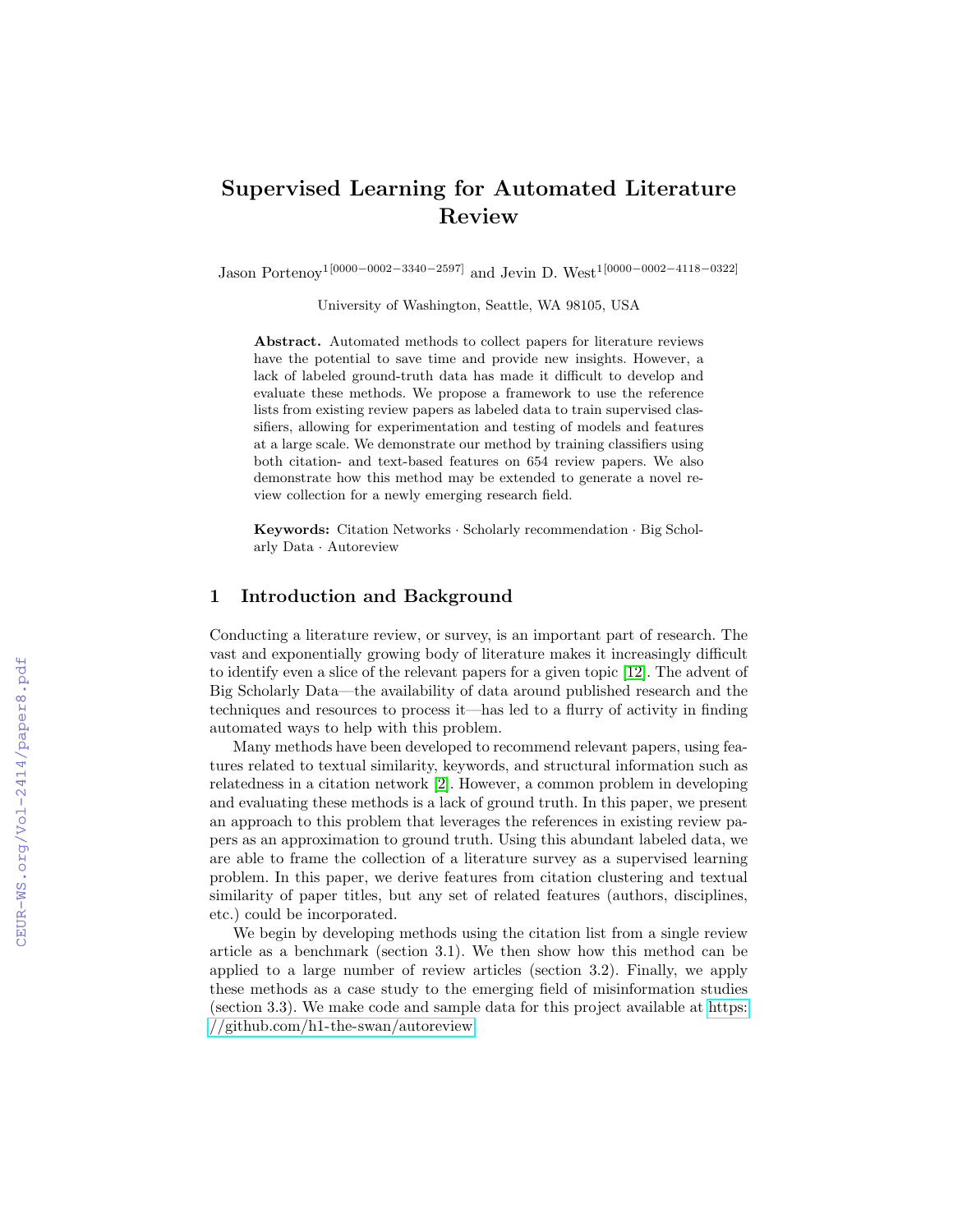#### 2 Jason Portenoy and Jevin D. West

There have been several previous attempts at automated or semi-automated literature surveys. These approaches have tended to be smaller scale and rely on more qualitative means of evaluations, which are difficult to replicate and compare across studies. For example, Chen [\[4\]](#page-6-0) developed a system to aid in writing literature reviews, which was evaluated by helping graduate students in their first year of study write and submit papers. A high acceptance rate was reported for these papers, and one student won a best paper award. This evaluation approach, while creative and compelling, does not scale well. Another study acknowledged that alternative approaches "such as those based on supervised learning need the input of annotated corpus . . . not commonly available in scientific datasets" [\[10\]](#page-6-1). Our approach is an attempt to address this gap by using the considerable body of existing literature reviews as labeled data.

We are aware of two previous attempts that use review articles to test an automated literature review system. Belter used a semi-automated technique to retrieve documents for systematic reviews using citations [\[3\]](#page-6-2). Sarol et al. extended Belter's approach to include text-based filtering and additional automation [\[9\]](#page-6-3). These studies used a small number of hand-selected systematic review articles. In addition to methodological differences in how we utilize citation structure (e.g., our use of clustering algorithms to provide information about paper relatedness), our experimental approach automates the selection of review papers and allows for a much larger pool of labeled data. Although we share a core idea with this previous work, these differences in implementation mean direct parallels cannot be drawn.

A related problem to the one of identifying papers for surveys is the recommendation of scholarly papers. This topic has been extensively studied; a recent survey paper on research paper recommender systems [\[2\]](#page-6-4) identified more than 200 articles on the topic published since 1998. The survey notes that the majority of approaches use keywords, text snippets, or a single article as input. Our approach starts with a set of seed papers which is then expanded upon, which is generally more appropriate for literature surveys than using a single article.

### 2 Data and Methods

The network data used in our analysis came from an October, 2017 snapshot of the Microsoft Academic Graph, an indexing service for scholarly publications consisting of 1.2 billion directed citation links between 77 million papers [\[11\]](#page-6-5). The data set also contains metadata relating to the papers, such as titles, abstracts, publication dates and venues, and authors.

We used Infomap to cluster the citation network [\[8,](#page-6-6)[1\]](#page-6-7). Clustering is an unsupervised technique to identify groups of related papers in the citation network. We used this clustering information to generate features based on the connections between papers (described below).

Our procedure is presented in Fig. [1.](#page-2-0) The first step is to randomly split the papers into a set of "seed" papers and a set of "target" papers. We are imagining a researcher who is starting with a set of papers relating to a topic.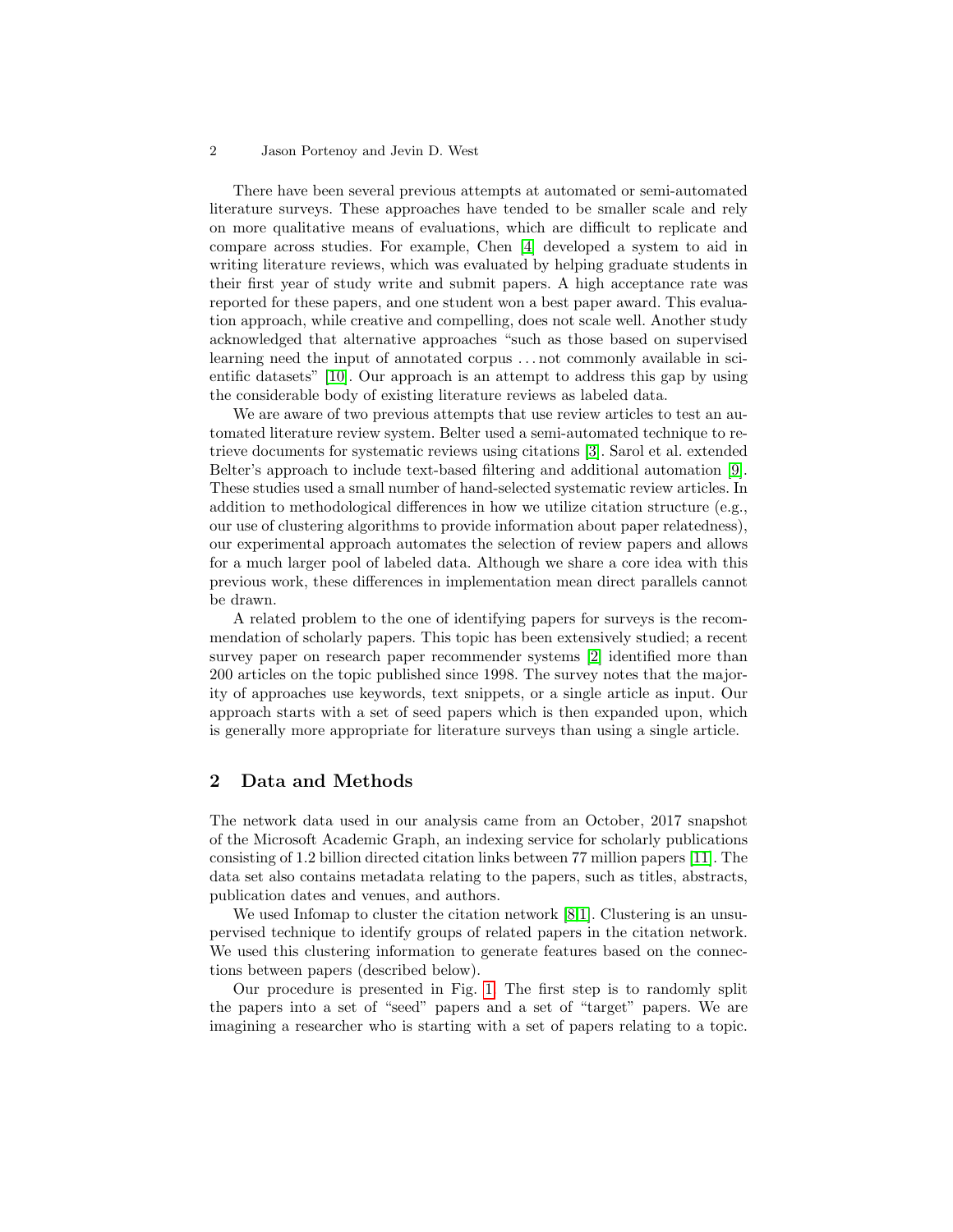

<span id="page-2-0"></span>Fig. 1. Schematic of the framework used to collect data for development and testing of a supervised literature review classifier. (a) Start with an initial set of articles (i.e., the bibliography of an existing review article). (b) Split this set into seed papers (S) and target papers (T). (c) Collect a large set of candidate papers (C) from the seed papers by collecting in- and out-citations, two degrees out. Label these papers as positive or negative based on whether they are among the target papers (T). (d) Split the candidate papers into a training set and a test set to build a supervised classifier, with features based on similarity to the seed papers (S).

This researcher wants to expand this set to find the other relevant and important papers in the topic. Ideally, we would like to search for these target papers within the total set of papers in our data set. However, it is infeasible to generate features and train models using the total set of 77 million papers. To narrow the total set to a more reasonable number of candidate papers, we collect all of the papers that have either cited or been cited by the seed papers. We then go one more degree out, taking all of the papers that have cited or been cited by all of those. This process of following in- and out-citations imitates the recommended practice for a researcher looking for papers to include in a survey, but at a larger scale [\[13\]](#page-6-8). The resulting set of papers, while large (generally around 500K to 2M), is manageable enough to work with. We have found that this method, using different samples for the seed papers, reliably generates sets of papers that contain all or nearly all of the target papers. We label each candidate paper positive or negative depending on whether it is one of the target papers. The goal is to identify the positive (target) papers among the many candidate papers. At this point, we split the candidate papers into training and test sets in order to build classifiers.

Our next step is to generate features to use in a classification model. To incorporate the clustering information we have, one feature we use is the average cluster distance between a paper and the 50 seed papers. Distance for two papers i and j is defined as  $(D_i + D_j - 2D_{LCA})/(D_i + D_j)$  where  $D_i$  and  $D_j$  represent the depth in the clustering tree hierarchy of i and j, and  $D_{LCA}$  represents the depth of the lowest common ancestor of the two papers' clusters. The feature for paper  $i$  is the average distance to each of the seed papers. We also use pagerank as a measure of citation-based importance  $[7].<sup>1</sup>$  $[7].<sup>1</sup>$  $[7].<sup>1</sup>$  $[7].<sup>1</sup>$ 

<span id="page-2-1"></span><sup>1</sup> Code and sample data available at<https://github.com/h1-the-swan/autoreview>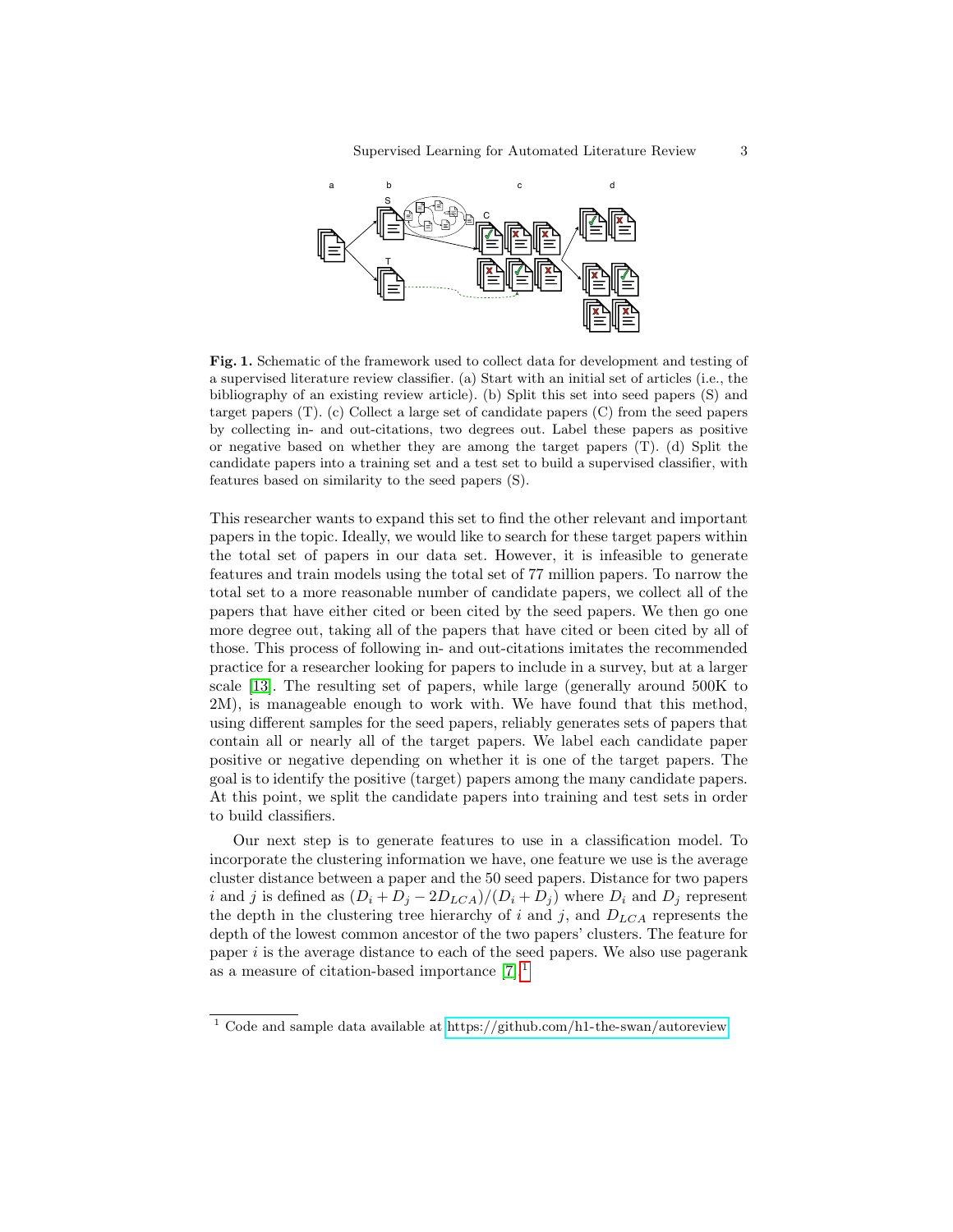### 3 Preliminary Results

<span id="page-3-0"></span>Table 1. Comparison of R-Precision scores in pilot study for Logistic Regression (LR) and Random Forest (RF) classifiers for five random splits of the data into seed and target sets, using only network-based features (average cluster distance and pagerank), or network features  $+$  text features from paper titles

|                | Seed Num Candidates LR |                            | Network Features Network + Text<br><b>RF</b> | LR. | <b>RF</b>                  |
|----------------|------------------------|----------------------------|----------------------------------------------|-----|----------------------------|
|                | 598,117                | 0.378 0.297                |                                              |     | 0.196 0.612                |
| $\overline{2}$ | 1,209,241              | 0.403 0.322                |                                              |     | 0.227 0.607                |
| 3<br>4         | 804,110<br>1,604,360   | 0.421 0.297<br>0.388 0.302 |                                              |     | 0.237 0.579<br>0.181 0.559 |
| 5              | 1,432,785              | 0.426 0.312                |                                              |     | 0.199 0.537                |
| avg            | 1,129,722              | 0.403 0.306                |                                              |     | $0.208$ 0.579              |

#### <span id="page-3-1"></span>3.1 Pilot Study

For our initial pass at this problem, we used a review article on community detection in graphs [\[5\]](#page-6-10). We chose this paper because we are familiar with it, and believe it to be a good review of a specific topic with a large number of references. This paper cites 447 papers in its bibliography; we randomly sampled 50 of these to get our set of "seed papers"—i.e., the small set of papers that our imagined researcher above starts with. The remaining 397 papers are "target" papers that we would like to identify.

Table [1](#page-3-0) shows the results from five splits, each using a different random seed. The "random seed" is an integer that the sampler uses as a starting point; each different random seed leads to a different split of the initial set of papers into seed and target sets. For each run, we split the 447 papers into a set of 50 seed papers and 397 target papers. After collecting candidate papers, we cleaned the data by removing the seed papers, papers for which we did not have titles, and papers published after the year the review paper was published (2010). Each seed (i.e., each row of Table [1\)](#page-3-0) represents one instance of the process in Fig. [1.](#page-2-0) We report the number of candidate papers in the final set for each run. These sets of candidate papers range in size from 600K to 1.6M papers. In each case, only 397 of these papers are in the positive class. This parallels the experience of a researcher trying to do an effective survey of a topic—the goal is to find the right papers in a vast sea of literature.

We report the performance of the models as the R-Precision, the fraction of target papers found in the top  $N$  papers, where  $N$  is the total number of target papers—397 in this case [\[6\]](#page-6-11). Using two network-based features—the average distance between a paper's cluster and those of the seed papers, and the pagerank score—a logistic regression classifier identified on average 160 of the target papers (40.3%). We also ran the same experiments using a simple text-based feature: the average cosine-similarity of the TF-IDF vector of the paper title to those of the seed paper titles. Including this feature hurt the performance of the Logistic Regression model, but increased considerably the performance of the Random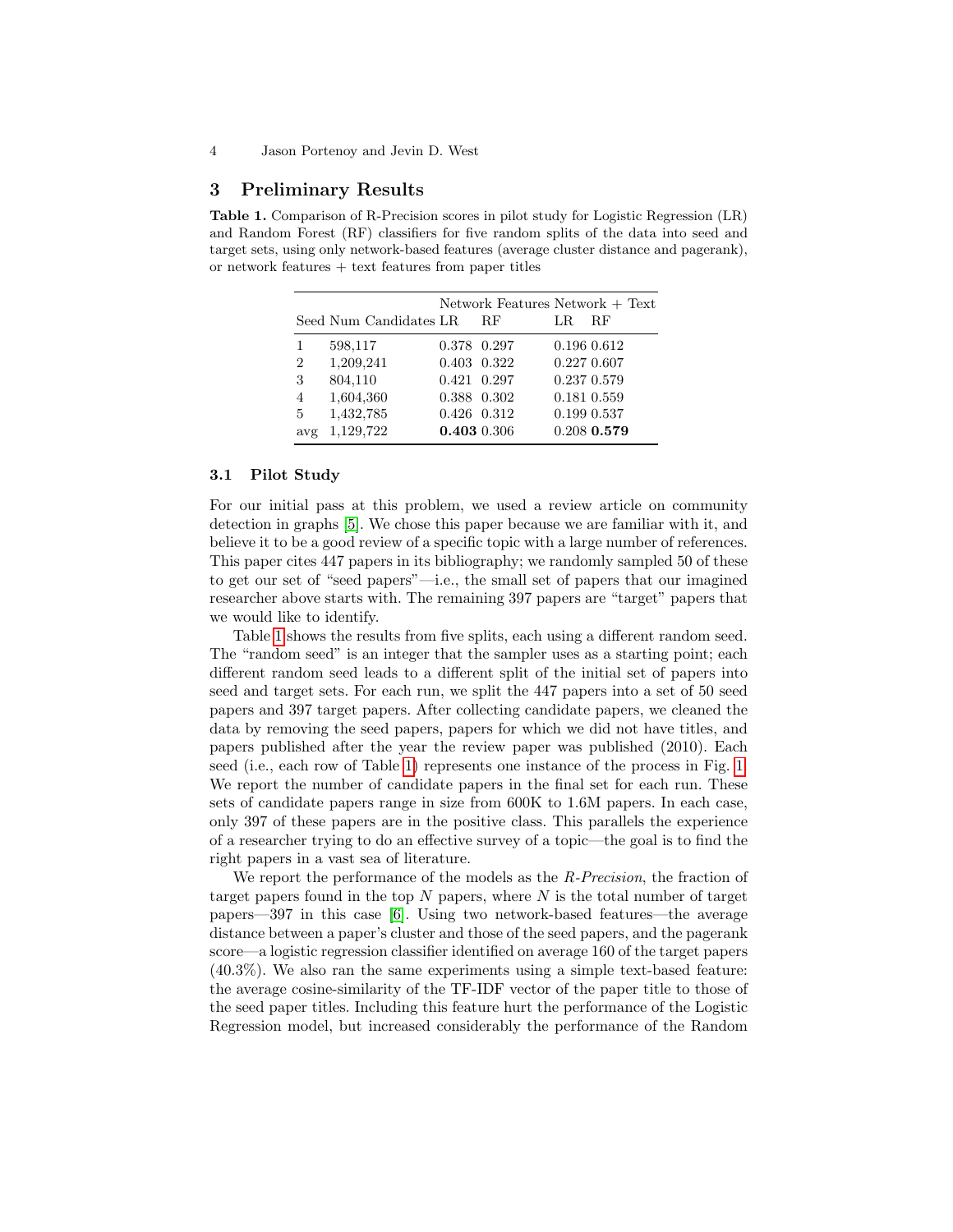Forest model. The latter identified on average [2](#page-4-0)30 of the target papers  $(57.9\%)$ .<sup>2</sup> In the Appendix, we include some examples of papers ranked by the classifier.

#### 3.2 Larger-scale study on multiple review papers

Our next step was to apply these same methods to more review papers. In order to identify a set of review papers from which we could pull bibliographies, we turned to the Web Of Science (WoS), which identifies review articles in its citation index data. In order to smoothly apply the same method as above, we limited our sample of review papers to those that could easily be linked to the Microsoft Academic Graph using a Document Object Identifier (DOI). We tested a sample of 648 review articles, choosing papers with the largest bibliographies in order to limit artifacts from insufficient input data.



<span id="page-4-1"></span>

For each review article, we gathered the cited papers from MAG, and trained models for 5 different random seeds, representing 5 different splits of the data into seed and target papers. We chose the best-performing model for each split invariably a random forest classifier using the network and title-text features described above. Fig. [2](#page-4-1) shows the distribution of R-Precision scores (number of correctly predicted target papers divided by total number of target papers) for 3,259 classifiers, each trained and tested on one of the 648 review articles. The average score was 0.30 (standard deviation 0.11); the highest score was 0.76.

#### 3.3 Exploring an emerging field using automated literature review

The method we introduce can be adapted as a tool for exploring key papers in an emerging field. In this use case, it is the papers the classifier "misses" that we are interested in. The classifier, attempting to predict the target papers, assigns a confidence score to each of the candidate papers. We are interested in those candidate papers which received a high score, yet were not actually target papers. In the classic classification task, these would be considered misidentified,

<span id="page-4-0"></span><sup>2</sup> Machine learning experiments were conducted using scikit-learn version 0.19.1 running on Python 3.5.2. Trying a variety of classifiers, we saw the best performance with logistic regression and random forest models.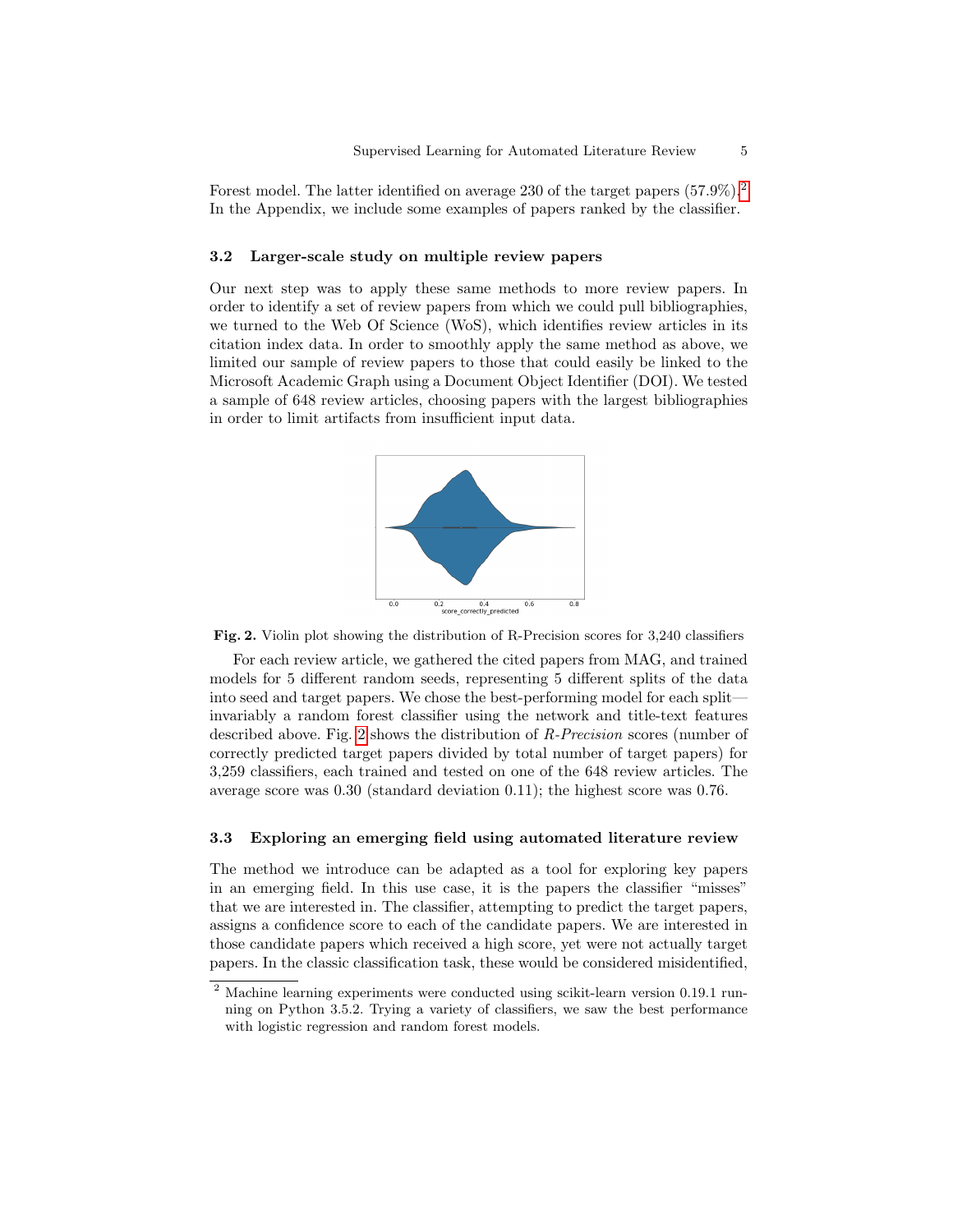but in this task we consider the possibility that their similarity to the seed papers may make them relevant papers for this field. This is consistent with Belter's suggestion of "supplement[ing] the traditional method by identifying relevant publications not retrieved through traditional search techniques" [\[3\]](#page-6-2). As a case study, we applied this method to papers in the emerging field of misinformation studies, which pulls research from psychology, risk assessment, science communication, computer science, and others.

As part of this case study and in collaboration with the National Academy of Sciences, we curated a collection of important papers in this field[3](#page-5-0) and used this collection as a seed set to identify other related papers that might have been missed by our more manual methods. Evaluating these results brings us back to shaky territory where we do not have ground truth. However, conversations with domain experts interested in formally characterizing these fields have been encouraging, suggesting the utility of these methods in identifying relevant papers.

### 4 Discussion

Our preliminary results suggest that it is possible using these automated methods to identify many of the most relevant papers for a literature review from a large set of candidate papers. We believe that, by trying new features and tuning model parameters, we can increase performance and learn more about what distinguishes these papers. We have also seen promise in using these methods to build novel surveys of topics from a set of seed papers.

Furthermore, we see potential in using this framework to develop and evaluate methods for literature survey generation and related problems such as scholarly recommendation and field identification. The objective we propose for our modeling task—accurately finding all of the remaining references from a review paper given a held out sample of seed papers from those references—is not a perfect one. We assume that the references in a review paper represent domain experts' best attempt to collect the relevant literature in a single research topic; however, there exist several different types of review article (systematic review, meta-analysis, broad literature survey, etc.), and our current method ignores potential nuance between them. Additionally, we assume that every article in a review paper's bibliography is a relevant article to be included in a field's survey; in practice, an article can be cited for many different reasons, even within a review article. Despite these limitations, the large amount of available data allows our framework to provide a means of experimenting with and developing methods for automated literature surveys. There are many review articles similar to the ones we used that have their bibliographies available and so it will be possible to do this development and analysis on a large scale across many domains. Using this framework, it will be possible to empirically evaluate novel features for their use in identifying papers relevant to a survey in a given topic.

<span id="page-5-0"></span><sup>3</sup> See Data and Methods at<http://www.misinformationresearch.org> for details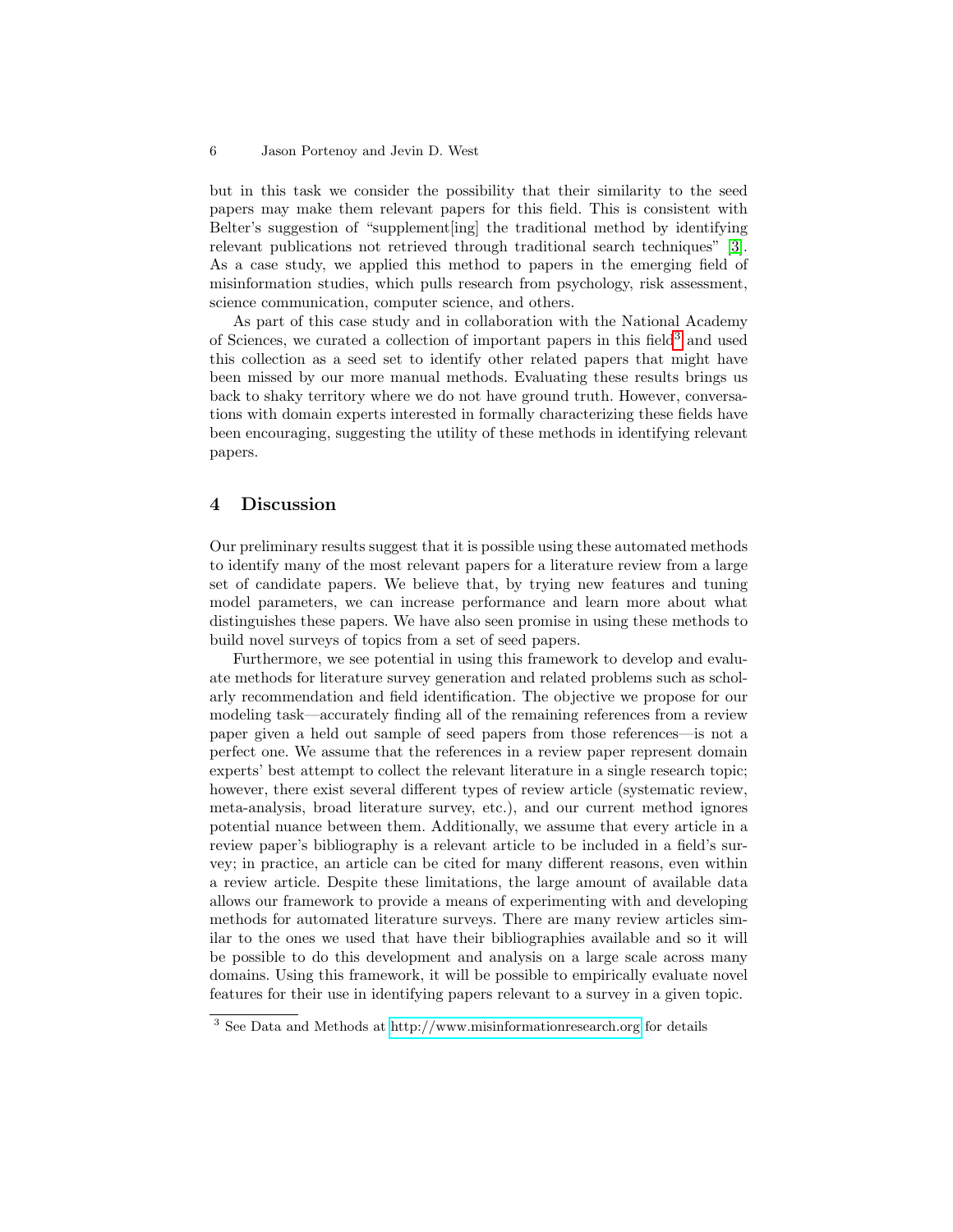### References

- <span id="page-6-7"></span>1. Bae, S.H., Halperin, D., West, J., Rosvall, M., Howe, B.: Scalable Flow-Based Community Detection for Large-Scale Network Analysis. In: 2013 IEEE 13th International Conference on Data Mining Workshops. pp. 303–310 (Dec 2013). <https://doi.org/10.1109/ICDMW.2013.138>
- <span id="page-6-4"></span>2. Beel, J., Gipp, B., Langer, S., Breitinger, C.: Research-paper recommender systems: a literature survey. International Journal on Digital Libraries 17(4), 305–338 (Nov 2016). [https://doi.org/10.1007/s00799-015-0156-0,](https://doi.org/10.1007/s00799-015-0156-0) [http://link.springer.com/](http://link.springer.com/10.1007/s00799-015-0156-0) [10.1007/s00799-015-0156-0](http://link.springer.com/10.1007/s00799-015-0156-0)
- <span id="page-6-2"></span>3. Belter, C.W.: Citation analysis as a literature search method for systematic reviews. Journal of the Association for Information Science and Technology 67(11), 2766–2777 (2016). [https://doi.org/10.1002/asi.23605,](https://doi.org/10.1002/asi.23605) [http://onlinelibrary.wiley.](http://onlinelibrary.wiley.com/doi/abs/10.1002/asi.23605) [com/doi/abs/10.1002/asi.23605](http://onlinelibrary.wiley.com/doi/abs/10.1002/asi.23605)
- <span id="page-6-0"></span>4. Chen, T.T.: The development and empirical study of a literature review aiding system. Scientometrics 92(1), 105–116 (Jul 2012). [https://doi.org/10.1007/s11192-](https://doi.org/10.1007/s11192-012-0728-3) [012-0728-3,](https://doi.org/10.1007/s11192-012-0728-3)<https://link.springer.com/article/10.1007/s11192-012-0728-3>
- <span id="page-6-10"></span>5. Fortunato, S.: Community detection in graphs. Physics Reports 486(35), 75–174 (Feb 2010). [https://doi.org/10.1016/j.physrep.2009.11.002,](https://doi.org/10.1016/j.physrep.2009.11.002) [http://www.](http://www.sciencedirect.com/science/article/pii/S0370157309002841) [sciencedirect.com/science/article/pii/S0370157309002841,](http://www.sciencedirect.com/science/article/pii/S0370157309002841) 05400
- <span id="page-6-11"></span>6. Manning, C.D., Raghavan, P., Schtze, H.: Introduction to Information Retrieval. Cambridge University Press, New York, 1 edition edn. (Jul 2008)
- <span id="page-6-9"></span>7. Page, L., Brin, S., Motwani, R., Winograd, T.: The PageRank citation ranking: Bringing order to the web. Tech. rep., Stanford InfoLab (1999), [http://ilpubs.](http://ilpubs.stanford.edu:8090/422) [stanford.edu:8090/422](http://ilpubs.stanford.edu:8090/422)
- <span id="page-6-6"></span>8. Rosvall, M., Bergstrom, C.T.: Maps of random walks on complex networks reveal community structure. Proceedings of the National Academy of Sciences 105(4), 1118–1123 (2008), [http://www.pnas.org/content/105/4/1118.short,](http://www.pnas.org/content/105/4/1118.short) 01699
- <span id="page-6-3"></span>9. Sarol, M.J., Liu, L., Schneider, J.: Testing a Citation and Text-Based Framework for Retrieving Publications for Literature Reviews (Mar 2018), [http://hdl.handle.](http://hdl.handle.net/2142/99900) [net/2142/99900](http://hdl.handle.net/2142/99900)
- <span id="page-6-1"></span>10. Silva, F.N., Amancio, D.R., Bardosova, M., Costa, L.d.F., Oliveira, O.N.: Using network science and text analytics to produce surveys in a scientific topic. Journal of Informetrics  $10(2)$ ,  $487-502$  (May 2016). [https://doi.org/10.1016/j.joi.2016.03.008,](https://doi.org/10.1016/j.joi.2016.03.008) [http://www.sciencedirect.com/science/](http://www.sciencedirect.com/science/article/pii/S1751157715301966) [article/pii/S1751157715301966](http://www.sciencedirect.com/science/article/pii/S1751157715301966)
- <span id="page-6-5"></span>11. Sinha, A., Shen, Z., Song, Y., Ma, H., Eide, D., Hsu, B.J.P., Wang, K.: An Overview of Microsoft Academic Service (MAS) and Applications. pp. 243–246. ACM Press (2015). [https://doi.org/10.1145/2740908.2742839,](https://doi.org/10.1145/2740908.2742839) [http://dl.acm.org/](http://dl.acm.org/citation.cfm?doid=2740908.2742839) [citation.cfm?doid=2740908.2742839](http://dl.acm.org/citation.cfm?doid=2740908.2742839)
- 12. Tsafnat, G., Dunn, A., Glasziou, P., Coiera, E.: The automation of systematic reviews: Would lead to best currently available evidence at the push of a button. BMJ: British Medical Journal 346(7891), 8–8 (2013), [http://www.jstor.org/](http://www.jstor.org/stable/23493904) [stable/23493904](http://www.jstor.org/stable/23493904)
- <span id="page-6-8"></span>13. Webster, J., Watson, R.T.: Analyzing the Past to Prepare for the Future: Writing a Literature Review. MIS Quarterly  $26(2)$ , xiii–xxiii (2002), [http://www.jstor.org/](http://www.jstor.org/stable/4132319) [stable/4132319](http://www.jstor.org/stable/4132319)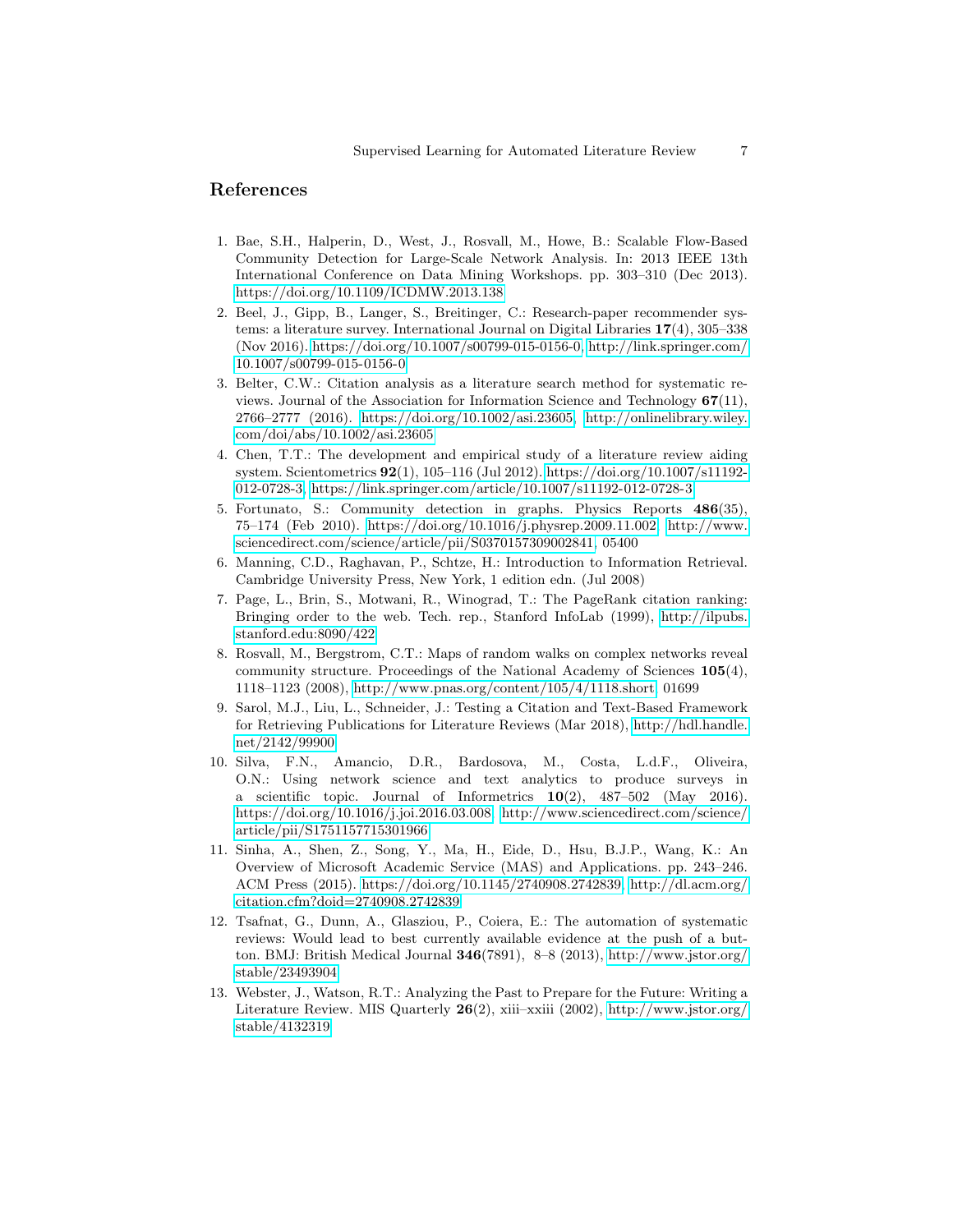### Appendix

#### Example of autoreview results

Below is a sample of results (random samples of true positives, false positives, true negatives, and false negatives) from the autoreview classifier using the refer-ences from Fortunato et al. [\[5\]](#page-6-10)—a review on Community Detection in Graphs with a random seed of 5. The "Rank" represents the position of the candidate paper when ordered descending by the classifier's score. Some of the false positives, while not in the original reference list, still seem to be relevant to the topic (e.g., "Clustering Algorithms"), others less so ("Handbook of Mathematical Functions"). The true negatives tend to have lower scores than the false negatives, suggesting that the assigned score does tend to predict relevant doc-uments, even if they are below the cutoff.<sup>[4](#page-7-0)</sup>

#### True Positives

| Rank     | Title                                                                    | Year |
|----------|--------------------------------------------------------------------------|------|
| $\theta$ | Modularity and community structure in networks.                          | 2006 |
| 32       | Optimization by simulated annealing.                                     | 1983 |
| 83       | An iteration method for the solution of the eigenvalue problem of linear | 1950 |
|          | differential and integral operators                                      |      |
| 136      | Maps of random walks on complex networks reveal community structure      | 2008 |
| 145      | An efficient heuristic procedure for partitioning graphs                 | 1970 |
| 179      | Near linear time algorithm to detect community structures in large-scale | 2007 |
|          | networks                                                                 |      |
| 187      | Graphs over time: densification laws, shrinking diameters and possible   | 2005 |
|          | explanations                                                             |      |
| 323      | Evolutionary spectral clustering by incorporating temporal smoothness    | 2007 |
| 341      | The Elements of Statistical Learning                                     | 2001 |
| 408      | Community detection by signaling on complex networks                     | 2008 |

<span id="page-7-0"></span><sup>4</sup> These results use a slightly different version of the input data than our original pilot study in section [3.1,](#page-3-1) which is why there are more target papers (411) than in the pilot study.